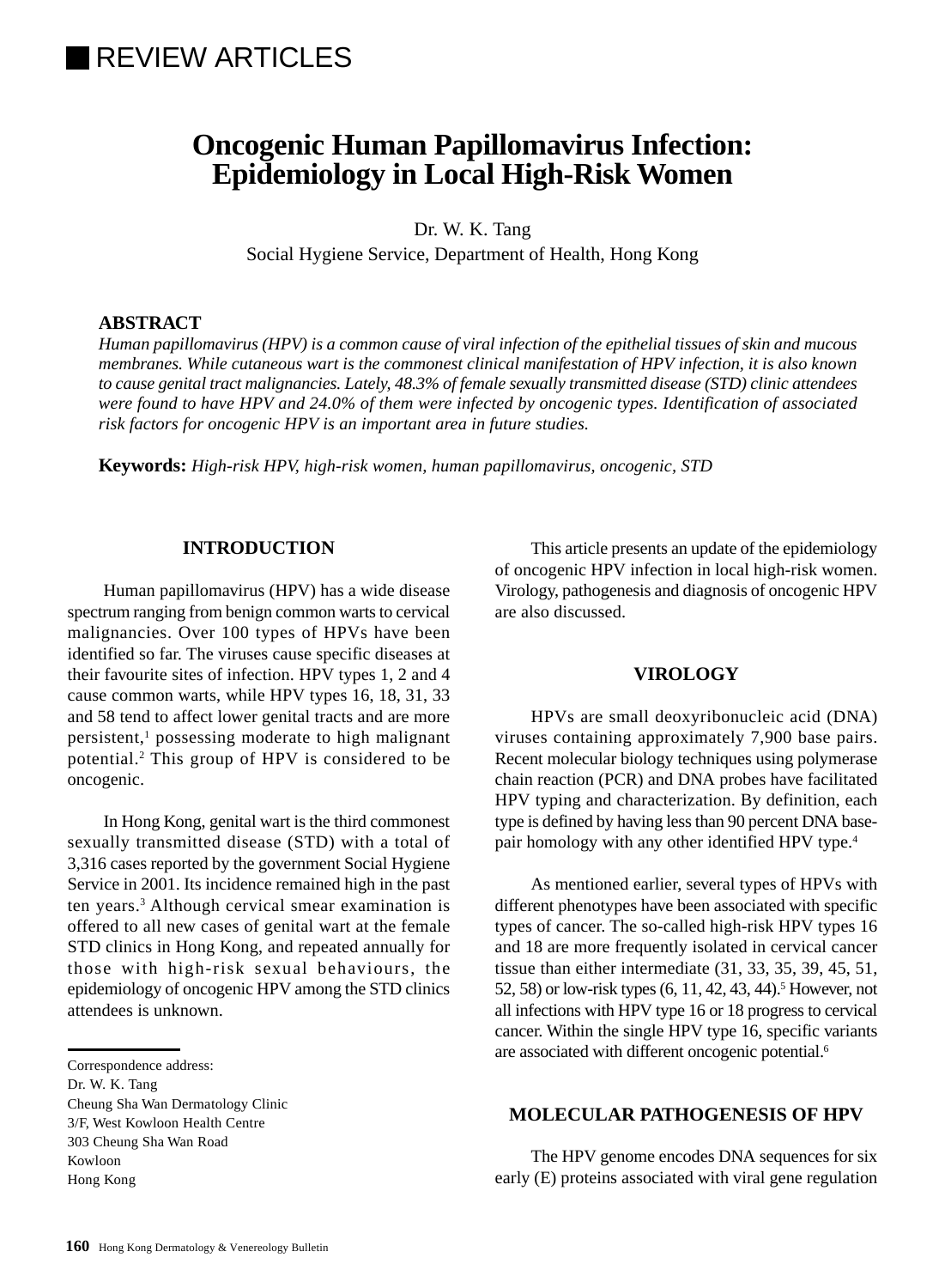and cell transformation, two late (L) proteins which form the shell of the virus, and one region of regulatory DNA sequences.<sup>7,8</sup> Our understanding on the pathogenesis of malignant cells is incomplete, but the two most important HPV proteins in this process are E6 and E7. The continued expression of both of these proteins appears to be required to sustain a malignant phenotype.9 E6 and E7 act synergistically to transform cells, although E7 is capable of transforming cells in isolation.<sup>10</sup>

The different HPV types are characterized by genotypic variations in the DNA base-sequences of E6 and E7. It is these genotypic differences that permit stratification of the virus oncogenic phenotype into high-, intermediate-, and low-risk types. For example, the E7 protein of HPV 16 is more oncogenic than the E7 protein of HPV 6.

Both E6 and E7 proteins are consistently expressed in HPV-carrying anogenital malignant tumours, and they act in a cooperative manner to immortalize a wide variety of cell types.<sup>11</sup> At the molecular level, the ability of E6 and E7 proteins to transform cells relates in part to their interaction with two intracellular proteins, *p*53 and retinoblastoma (*Rb*), respectively. In brief, these proteins suppress abnormal cell growth and proliferation.

Co-infection with HIV may directly promote HPVassociated oncogenesis at the molecular level. For example, in vitro studies suggest that the HIV-encoded Tat protein may enhance expression of the HPV E6 and E7 proteins.<sup>12</sup>

#### **DIAGNOSIS**

Because of the malignant association of some HPV types, early diagnosis is crucial. However, the diagnosis of oncogenic infection is usually not that straightforward and clinical diagnosis is often too late. Before the development of HPV typing technology, the diagnosis of oncogenic HPV infection can only be reflected by the identification of koilocytes.

The detection of HPV is facilitated by recent advances in molecular biology. There are now several methods for detecting the presence, quantity and type of HPV infection including in-situ hybridization (ISH), southern transfer hybridization (STH), hybrid capture (HC), dot blot (DB), filter hybridization (FH), and PCR.

These tests can be grouped according to their method of detection of DNA. PCR works by target amplification, HC by signal amplification and ISH/FH/ DB and STH require no amplification. The principles of these tests are briefly discussed here.

#### **In-situ hybridization**

ISH is performed directly on tissue, which allows localization of the target sequences and correlation with the clinical appearance. DNA probes are applied directly to the permeabilized cells. However, this method is less sensitive than PCR or HC and is more labour intensive. There is currently no clear clinical indication for the routine use of ISH.

## **Dot blot, filter hybridization and Southern transfer hybridization**

DB, FH, and STH all require binding of target DNA to filter supports before hybridizing with DNA probes. STH differs from the other methods by the addition of an electrophoretic separation step that increases the specificity of the test by the use of restriction endonucleases for each HPV type before applying the probe. All of these tests produce qualitative results. These tests are occasionally used in research settings and are not used for clinical indications.

#### **Hybrid capture**

HC requires long single-stranded, or multiple oligonucleotide RNA probes to hybridize with the whole HPV genome in solution. RNA-DNA antibodies conjugated to alkaline phosphatase are then added to the hybrid, which bind in a non-sequence dependent fashion. The detection method uses a chemiluminescent reaction to provide a semi-quantitative result.

HC is the only contemporary method for HPV testing of the cervix approved by the Food and Drug Administration (FDA).

#### **Polymerase chain reaction**

Target DNA is selectively amplified by the action of DNA polymerase on specific primers that can then be detected by DB or STH. PCR can detect between 10 to 100 DNA molecules in a specimen and is the most sensitive method available. By combining the sensitivity of PCR with the use of specific primer sequences,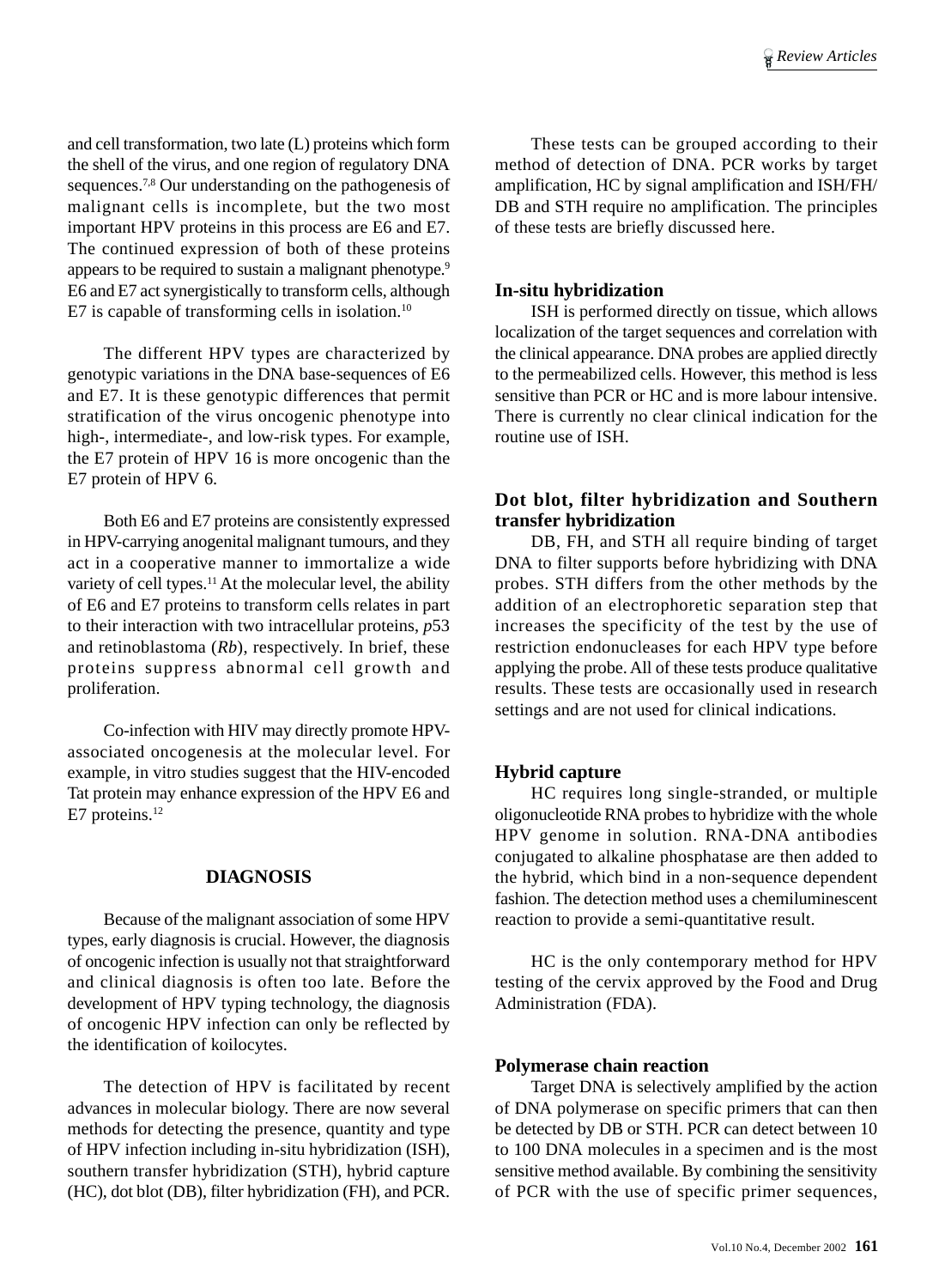individual HPV types can be isolated from a variety of clinical specimens and correlated with the disease process present. Like the other HPV detection methods, it is not used in clinical settings.

## **Others**

Serologic techniques to diagnose HPV infection are available only in research laboratories and have been utilized primarily to conduct epidemiological studies.

## **HOW COMMON IS ONCOGENIC HPV IN LOCAL HIGH-RISK WOMEN?**

Since the transmission of oncogenic HPV is mainly through sexual contact, it is expected that the prevalence of oncogenic HPV in those who practise high risk sexual behaviour such as commercial sex workers, and human immunodeficiency virus-1 (HIV-1) infected individuals should be high. Nevertheless, there is a lack of local data.

In a cross-sectional study conducted by Ngan et al nine years ago,<sup>13</sup> 207 women attending a local STD clinic were tested for cervical HPV infection. Twentysix (12.6%) patients were found to have HPV (types 6, 11, 16, 18, 31, 33, 35) from the cervical smear by DNA filter in-situ-hybridization. The prevalence of the highand low-risk HPV types was not further elaborated.

Recently, an epidemiological study was conducted in two local STD clinics and one HIV clinic under the Department of Health (the author's unpublished data). Two hundred and forty-five female attendees were tested for HPV. Twenty-nine different HPV types were identified. Some patients were infected with multiple types of HPV. Types 16, 18, 52 were the first three most common oncogenic HPV found. The low-risk HPV types detected were 6, 11, 42, 53, 54, 66 and 84. Some rare HPV types: 61, 62, 70, 72, CP8304, JC9710 and L1AE9, with unknown clinical significance were noted. Overall, 48.3% of them had HPV infection. Oncogenic and lowrisk HPV types were 24.0% and 12.8% respectively. Eleven of 58 oncogenic HPV positive cases were coinfected with HIV-1, but no low-risk HPV was detected in this group of patients. HIV-1 was found to significantly increase the risk of oncogenic HPV positivity.

Although the tests involved in both studies were different and direct comparison could not be made, the

latest findings were actually alarming as they indicated a rising trend of HPV infection in local high-risk women. In fact, this phenomenon seems to parallel to the increasing incidence of other STDs in the past few years in Hong Kong.3 This may be secondary to the fact that in our more westernized society, people start to have sex at an early age, have more casual sex and a greater number of sexual partners.<sup>14</sup>

Interestingly, low-risk HPV types were less commonly found than high-risk HPV types in these high-risk women. It is postulated that because oncogenic HPV types are less infectious while causing more persistent infection than their low-risk counterparts; repeated exposure is needed for the infection to occur.

Age was inversely associated with HPV infection. Young females were more likely to harbour HPVs, and all oncogenic HPVs were found below the age of 61 in the recent study. This phenomenon reflects the natural self-limiting course of the disease. It is of note that the number of low-risk and oncogenic HPV cases peaked between age 31 and 60. This may be due to re-infection as a result of continuing high-risk sexual behaviour in this group of patients.

## **DISCUSSION**

The utmost importance of oncogenic HPV infection is its association with lower genital tract malignancies, and among them cervical malignancy has the strongest aetiological link.<sup>1,2,15</sup> As molecular diagnosis of HPV has become available, we are now equipped with another powerful tool in cervical cancer screening. However, the interpretation of asymptomatic oncogenic HPV infection in young females is difficult. And the cost of the test is also a major obstacle to its wider use.

As it is not feasible to adopt HPV typing as a primary screening test for cervical dysplasia for every individual attending the STD clinics, a better understanding of local situation is the first essential step to define the best strategic role of HPV testing. Highrisk sexual behaviour, genetic background, concurrent genital tract infections and environmental factors may have significant bearing on HPV infection and its outcome. Thus identification of risk factors associated with oncogenic types infection, in order to select patients for secondary screening would be a more cost-effective